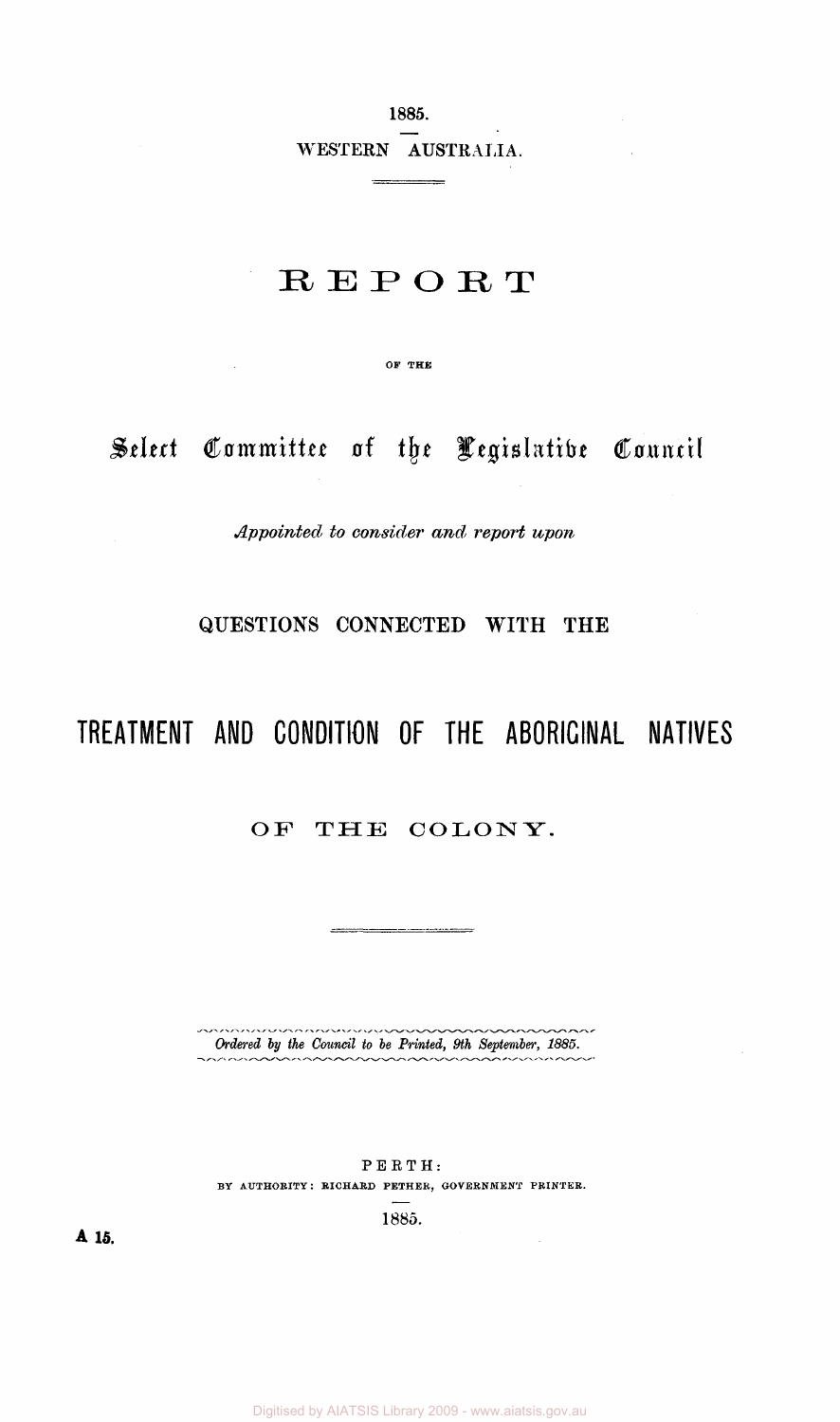### **EXTRACTED FROM THE MINUTES.**

## FRIDAY, 21ST AUGUST, 1885.

MESSAGES FROM HIS EXCELLENCY THE GOVERNOR.—A Messenger from His Excellency the Governor being announced, the Speaker reported the receipt of the following Messages:—

##### # Message No. 20.

#### P. NAPIER BROOME.

Referring to paragraph 22 of the Speech with which he opened the Session, the Governor has the honor to bring under the consideration of the Honorable the Legislative Council the Report of the Commission appointed in 1883 to consider questions connected with the treatment and condition of the Aboriginal Natives of the Colony.

2. This Report was received by the Governor in September last, and was presented to Your Honorable House, by a Minute in which the Governor stated that it would be considered during the recess, and would be transmitted to the Secretary of State.

3. The Governor now lays before the Council the despatch, No. 194 of the 28th of October last, by which the Report was transmitted to Her Majesty's Government, together with the Earl of Derby's despatch in reply, No. 16 of the 3rd of February last.

4. A Minute dated the 23rd of October last, giving orders on points connected with the management of Rottnest Prison, forms an enclosure to the Governor's despatch above mentioned. The Report of the Superintendent of Rottnest, laid recently before the Council, should be read in connection with this Minute.

5. The Governor\*will be obliged if Your Honorable House will give these documents, and the whole subject, that careful consideration which the Legislature of this Colony is ever ready to bestow on matters brought before it, and if the Council will favor him with suggestions as to the further action which should be taken on the Report of the Commission.

Government House, Perth, 21st August, 1885.

Ordered—That the consideration of Message No. 20 be made an Order of the Day for Monday 24th August.

### WEDNESDAY, 26TH AUGUST.

MESSAGE No. 20 (REPORT OP COMMISSION ON TREATMENT OF ABORIGINAL NATIVES)—CONSIDERATION OF.—The Order of the Day for the consideration of Message No. 20 being read, The Honorable J. Forrest moved, That the Order of the Day be discharged, and that it be referred to a Select Committee; such Committee to consist of Mr. Brown, Mr. Marmion, Mr. Shenton, Mr. Harper, and the Mover.

Mr. Steere moved, That the election be by ballot.

The members having delivered to the Clerk a list of the names of members to serve on such Committee, the Clerk reported to the Speaker the following members as having the greatest number of votes:--The Honorable J. Forrest, Mr. Brockman, Mr. Burges, Mr. McRae, and Mr. Randell.

### WEDNESDAY, 9TH SEPTEMBER.

MESSAGE No. 20 (TREATMENT OF ABORIGINAL NATIVES) .—REPORT OF SELECT COMMITTEE.—Mr. Burges brought up the Report of the Select Committee appointed to consider His Excellency's Message No. 20, and moved, That it be received.

Question—put and passed.

Report received, and ordered to be printed.